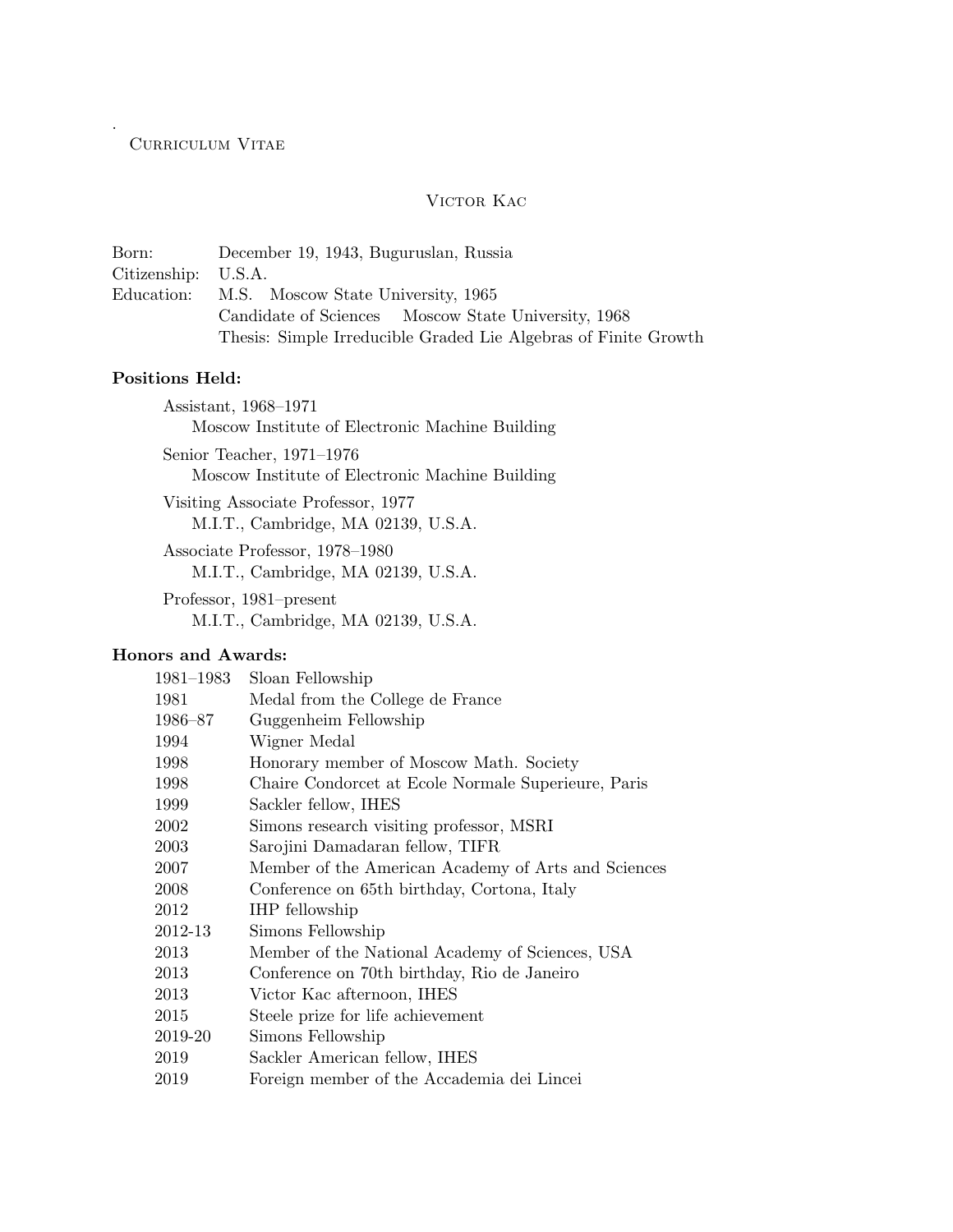### Conferences organized:

Oberwolfach, Germany, 1980 and 1985 Marseille, Lumini, France, 1988 Pisa, Italy, Spring program, Infinite dimensional algebra and algebraic geometry, 1991 M.I.T., Lie theory and geometry, 1993 ESI, Vienna, Programm on representation theory, 2000 Toronto, Fields Institute, 2000 MSRI, Programm Infinite-dimensional algebras and Mathematical Physics, 2002 BIRS, working in teams programm, August 2003 ESI, Vienna, Summer school on vertex algebras, June 2005 BIRS, Focused research group, May 2006 IUM, Moscow, Transformation groups, December 2007 MSU, Moscow, Algebraic methods in integrable systems, December 2012 Centro Di Georgi, Pisa, Intensive period in Lie theory, December 2014- January 2015 ESI, Vienna, Programm on geometric representation theory, January 2017

#### Editorial boards and scientific committees:

Advanced series in Mathematical Physics, World Scientific, Singapore Reviews in Mathematical Physics, World Scientific, Singapore Transformation groups, Birkhäuser, Boston Journal of Algebra and Applications, World Scientific Advisory committee of INDAM, Rome Advisory board of Istanbul Center for Mathematical Sciences

### Selected invited addresses and lecture series:

Harvard colloqium, 1977 ICM, Helsinki, 1978 Invariant theory, Bonn, 1979 AMS annual meeting, San Antonio, Texas, 1980 Australian National University colloqium, Canberra, 1980 College de France, lecture series, 1981 Montacatini Terme, lecture series, Italy, 1982 Universite Paris 6, lecture series, 1983 Mathematical Soc of Denmark, Copenhagen, 1983 RIMS colloquium, Kyoto, 1984 The mathematical heritage of E. Cartan, Lyon, 1984 Anomalies, geometry, toplogy, Argonne, 1985 Academia Sinica, Beijing, lecture series, 1985 TIFR, Bombay, lecture series, 1985-86 Algebraic groups, Utrecht, 1987 Strings 88, Maryland, 1988 Centennial of the AMS, Providence, 1988 Colloque Dixmier, Paris, 1989 Group theoretical methods in physics, Moscow, 1990 LOMI colloquium, Leningrad, 1990 Charles University colloquium, Prague, 1990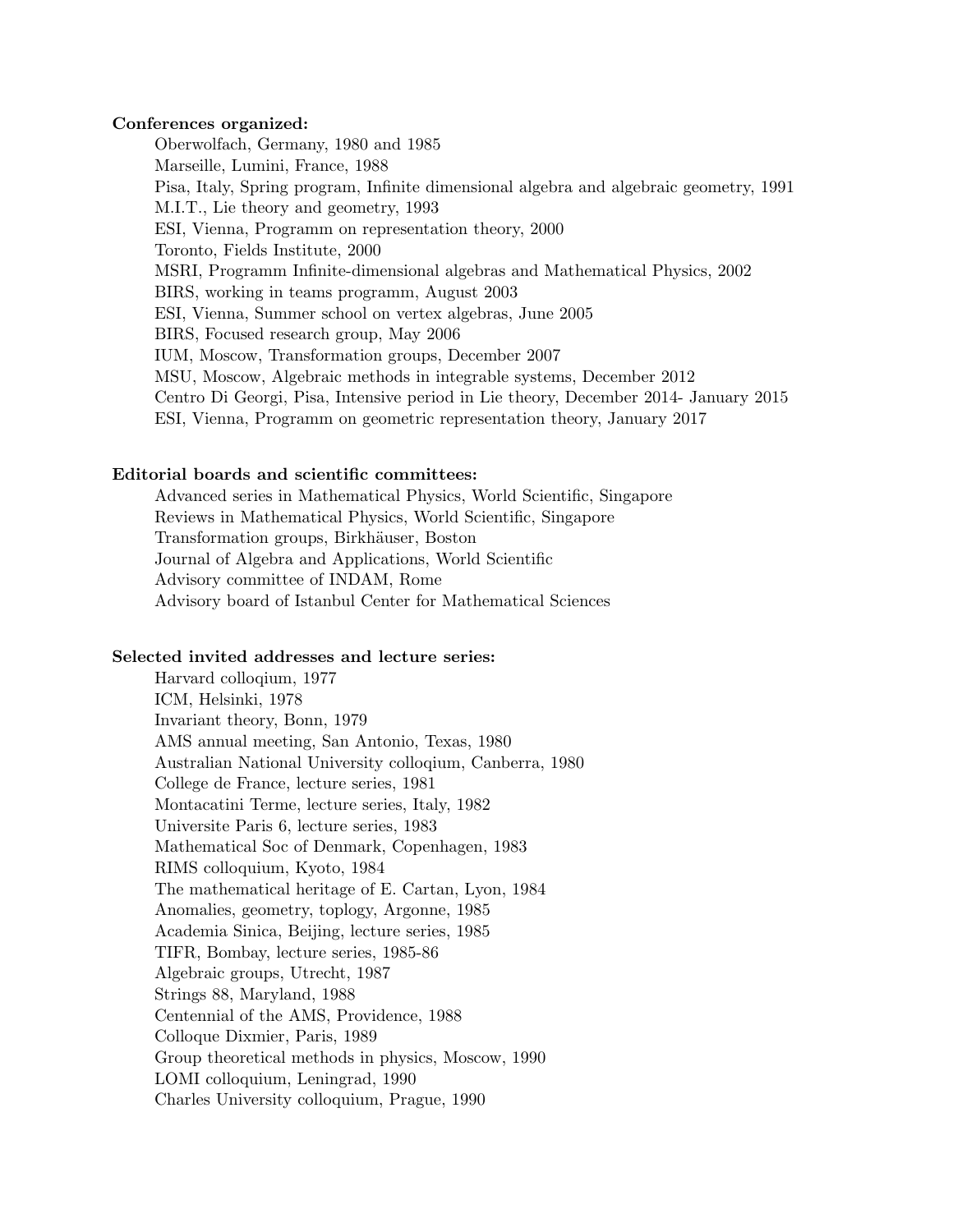SNS, Pisa, lecture series, 1991 Colloque Bruhat-Tits, Paris, 1991 Lezioni Leonardesche, Milan, 1991 Theoretical physics conference, Tbilisi, lecture series, 1991 Canadian Math Soc, 1991 Ecole Normale, Paris , lecture series, 1992-93 University of Amsterdam colloquium, 1993 Amici della SNS di Pisa, lecture series, 1994 Cordoba and Mendoza, lecture series, 1994 Ecole Normale, Lyon, lecture series, 1995 Quantum field theory, Dubna, Russia, 1996 Group theoretical methods in physics, Goslar, Germany, 1996 Kyoto University, lecture series, 1996 Lumini, CIRM lecture series, 1997 Frontiers in mathematics lecture series, Texas A+M University, 1997 International Congress in Math. Physics, Brisbane, Australia, 1997 Rome University graduate course, 1997 Soliton theory and geometry, Moscow, 1998 Schroedinger institute, lecture series, Vienna, 1998 Ecole Normale, Paris, lecture course, 1998 Rome University colloquium, 1998 Swedish Math. Soc, Stockholm, 1999 Visions in mathematics, Tel-Aviv, 1999 Yale University colloquium, 2000 Weisfeiler lecture, 2000 Colloquio latinoamericano, La Falda, Argentina, 2001 ICM Beijing, Plenary address, 2002 Graduate course in Beijing University, 2002 TIFR, Mumbay, lecture series, 2003 Giornata INDAM, Rome University 1, 2004 Group theoretical methods in physics, Cocoyoc, Mexico, 2004 Algebra day, Carleton University, 2004 Distinguished lecturer series, Weizmann Institute, 2005 Summer school in Bad Honnef, 2005 British Math. Colloquium, Newcastle, 2006 Escola de Altos Estudos course of lectures, Sao Paulo, Brasil, 2007 Lie days lecture series, Cornell University, 2007 Rome University 2 colloquium, 2008 Graduate course in Rome University 1, 2008-09 Knowledge transfer lecture, Edinburgh, 2009 Centennial of J. Racah, Jerusalem, 2010 Lecture course in Buenos Aires University, 2010 Seminal interactions between mathematics and physics, Rome, 2010 Lecture course in Tsinghua University, Beijing, summer 2011 IMPA 60 lecture, October 2012 Hadamard lectures, IHES, November 2012 Solstice conference, Paris, June 2013 Mathematics and quantum physics conference, Rome, July 2013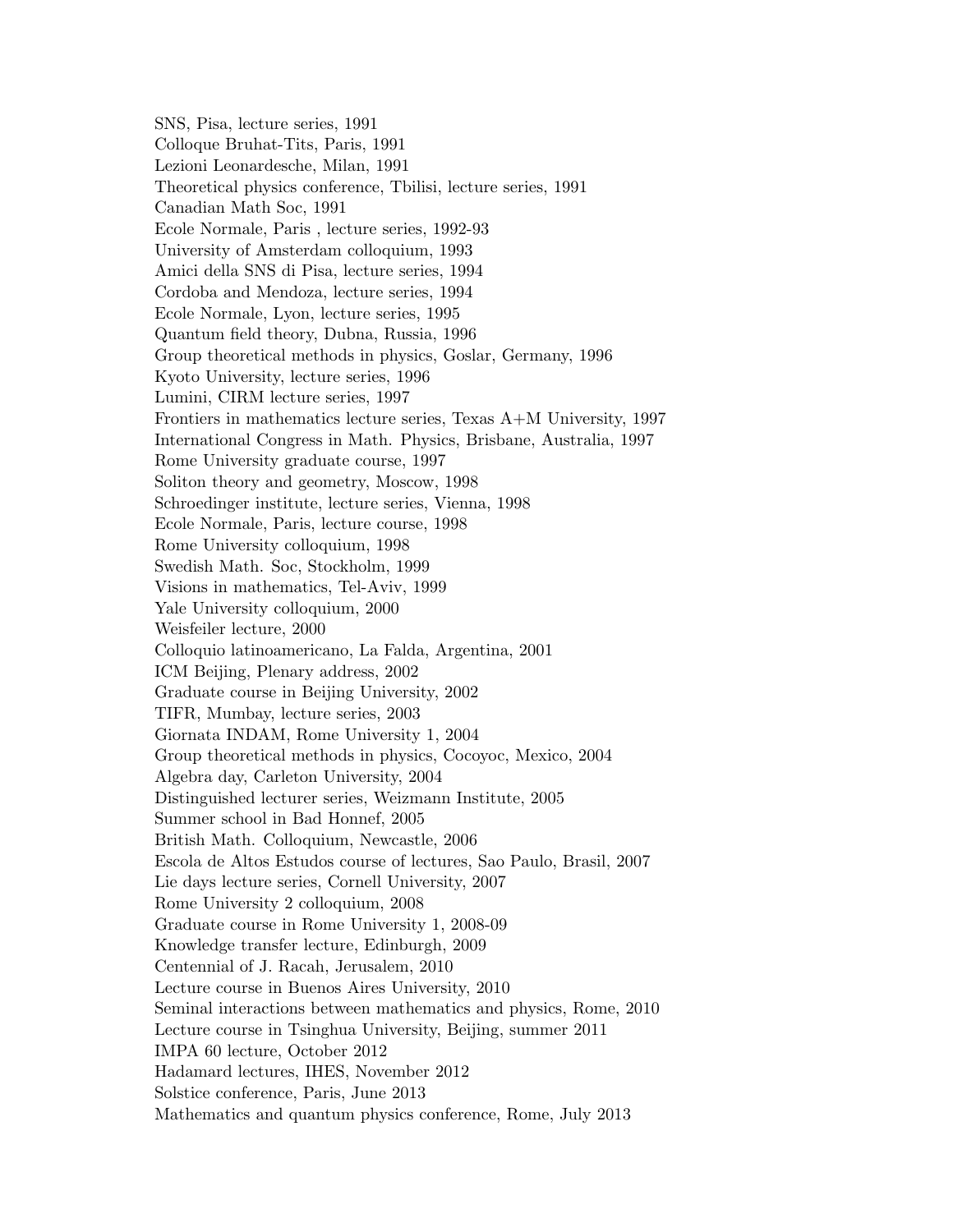Lecture course in Centro di Giorgi, Pisa, December 2014-January 2015 Lecture course in Max Planck Institute, Bonn, March 2015 Levi-Civita colloquium, Rome Tor Vergata, January 2016 Mathematics and Physics at crossroads, Frascatti, July 2016 Symmetries and differential equations, Istanbul, August 2017 Vertex algebras, Rome, December 2017 Group theoretical methods in physics, Prague, July 2018 Kac-Moody geometry, Besse, France, May 2019 Vertex algebras, Dubrovnik, June 2019 Integrable systems, Bologna, January, 2020 Winter school, Daibretes Switserland, February 2020.

#### Books:

- 1. *Infinite dimensional Lie algebras*, Birkhäuser, Boston, 1983 (second edition, Cambridge University Press, 1985) (third edition, Cambridge University Press, 1990). Russian translation, MIR, Moscow, 1993. Chinese translation, 2006.
- 2. *Infinite dimensional groups with applications*, ed., Publ. MSRI 4, 1985.
- 3. (with A. Raina)*Bombay lectures on highest weight representations*, World Scientific, 1987.
- 4. (with A. Raina and N. Rozhkovskaya)*Bombay lectures on highest weight representations*, Second edition, World Scientific, 2013.
- 5. *Infinite-dimensional Lie algebras and groups*, ed., *Adv. Ser. in Math. Phys.*, vol. 7, 1989.
- 6. (with V. Guillemin, J.-L. Brylinsky and R. Brylinsky) *Lie theory and geometry*, ed., Birkhäuser, Boston, 1994.
- 7. *Vertex algebras for beginners*, University lecture series, AMS, vol. 10, 1996 (second edition, AMS, 1998). Russian translation, Moscow 2005.
- 8. (with C. Martinez and E. Zelmanov) Graded simple Jordan superalgebras of growth one, Memoirs of AMS 711, 2001, pp 1-140.
- 9. (with P. Cheung)*Quantum calculus*, Springer-Verlag, 2002. Russian translation, Moscow 2005. Persian translation, 2015.
- 10. (with R. Kellerhals, F. Knop, P. Littelman, D. Panyushev) *Vinberg volume*, ed., J. Algebra 313, Springer-Verlag, 2007.
- 11. (with R. Panyushev, E. Vinberg) *Morozov volume*, ed., Transf. Groups 15, Springer-Verlag, 2010.
- 12. (with S. Gindikin, E. Vinberg) *Dynkin volume*, ed., Transf. Groups 19, Springer-Verlag, 2014.
- 13. (with V. Popov) *Lie groups, geometry and representation theory. Kostant memorial volume*, ed., Progress in Math 326, Springer-Verlag, 2018.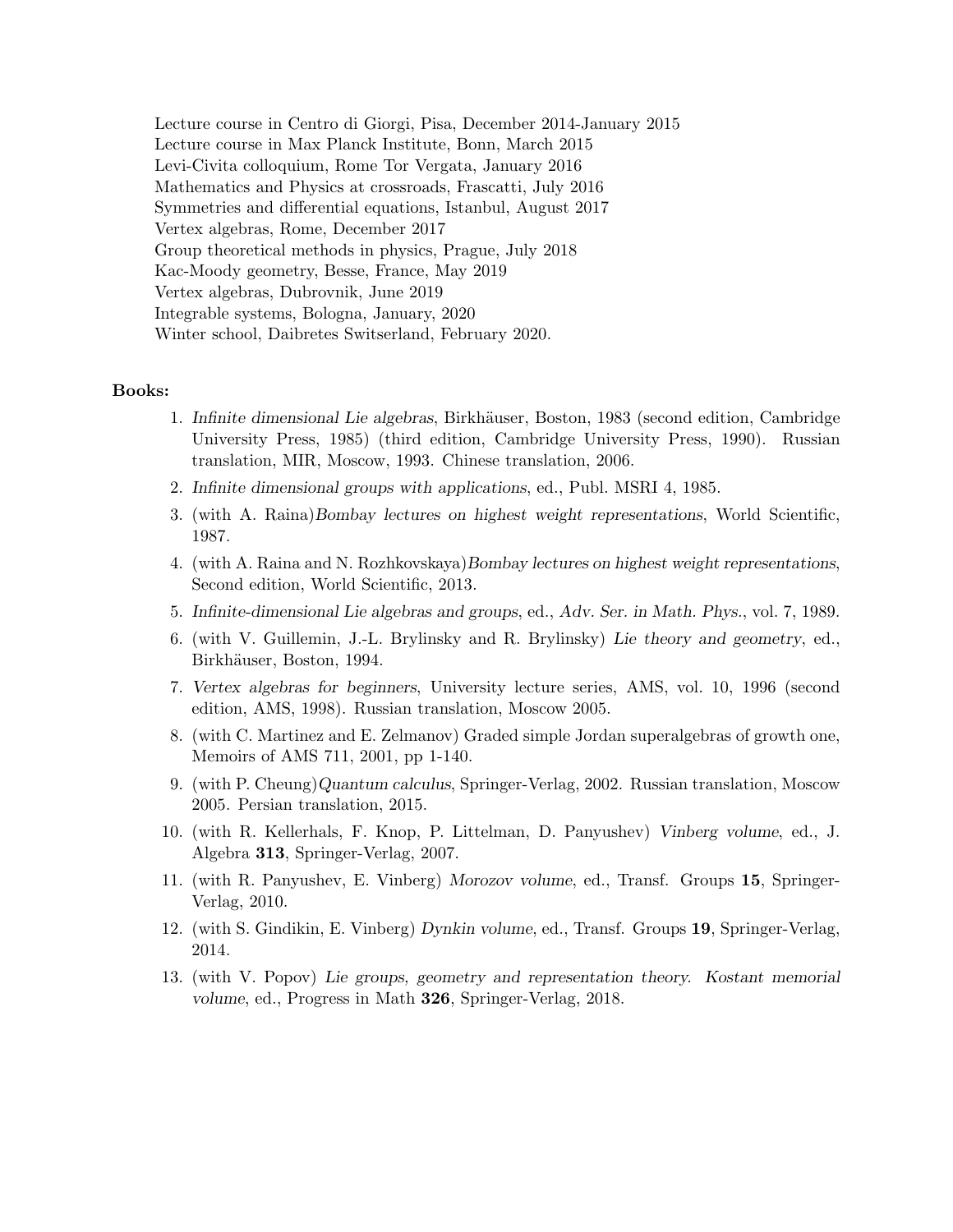## Publications

- 1. On a characteristic property of locally Euclidean spaces, *Uspehi Mat. Nauk.* 191 (1964), No. 4, 225–227.
- 2. (with E. Vinberg) Quasi-homogeneous cones, *Math. Zametiki* 1 (1967), 347–354 (English translation: *Math. Notes* 1 (1967)).
- 3. Simple graded Lie algebras of finite growth, *Funkt. Analys y eˆgo prilozh.* 1 (1967), No. 4, 82–83 (English translation: *Funct. Anal. Appl.* 1 (1967), 328–329).
- 4. Graded Lie algebras and symmetric spaces, *Funkt. Analys y eĝo prilozh.* 2 (1968), No. 2, 93–94 (English translation: *Funct. Anal. Appl.* 2 (1968), 183–184).
- 5. Simple irreducible graded Lie algebras of finite growth, *Iz vestija AN USSR (ser. Math.)* 32 (1968), 1923–1967 (English translation: *Math. of USSR-Izvestija* 2 (1968), 1271– 1311).
- 6. Some properties of the contragredient Lie algebras, *Trudy MIEM*, No. 5, 1969, 48–60.
- 7. An algebraic definition of compact Lie groups, *Trudy MIEM*, No. 5, 1969, 36–47.
- 8. Automoprhisms of finite order of semi-simple Lie algebras, *Funkt. analys y eĝo prilozh.* 3 (1969), No. 3, 94–96 (English translation: *Funct. Anal. Appl.* 3 (1969), 252–254).
- 9. On classifications of simple Lie algebras over fields of non-zero characteristics, *Izvestija AN USSR (ser. Math.)* 34 (1970), 381–404 (English translation: *Math of USSR-Izvestija* 4 (1970), 391–413).
- 10. (with B. Weisfeiler) Exponentials in Lie algebras of characteristic *p*, *Izvestija AN USSR (ser. Math.)* 35 (1971), 762–788 (English translation: *USSR-Izvestija* 5 (1971), 777–803).
- 11. (with B. Weisfeiler) On irreducible representations of Lie *p*-algebras, *Funkt. analys y eˆgo prilozh.* 5 (1971), No. 2, 28–36 (English translation: *Funct. Anal. Appl.* 5 (1971),  $111-117$ ).
- 12. Global Cartan pseudogroups and simple Lie algebras of characteristic *p*, *Uspehi Math. Nauk.* 26 (1971), No. 3, 199–200.
- 13. On algebras related to quantum field theory, *All-Union Algebraic Colloquium*, Kishinev, 1971, 140–141.
- 14. On irreducible representations of Lie algebras of classical type, *Uspehi Math. Nauk.* 27 (1972), No. 5, 237–238.
- 15. Filtered Lie algebras of Cartan type, *Uspehi Math. Nauk.* 29 (1974), No. 3, 203–204.
- 16. Infinite-dimensional Lie algebras and the Dedekind  $\eta$ -function, *Funkt. analys y eĝo prilozh.* 8 (1974), No. 1, 77–78 (English translation: *Funct. Anal. Appl.* 8 (1974), 68–70).
- 17. A description of filtered Lie algebras whose associated graded Lie algebras are of Cartan type, *Izvestija AN USSR (ser. Math.)* 38 (1974), 800–834 (English translation: *Math. of USSR-Izvestija* 8 (1974), 801–835; letter to the editor, 40 (1976), No. 6).
- 18. On the question of description of the orbit space of linear algebraic groups, *Uspehi Math. Nauk.* 30 (1975), No. 6, 173–174.
- 19. Classification of simple Lie superalgebras, *Funct. Anal. y ego Prilozh.* 9 (1975), No. 3, 91–92; letter to the editor, 10 (1976), No. 2, 93 (English translation: *Funct. Anal. Appl.* 9 (1975), 263–265).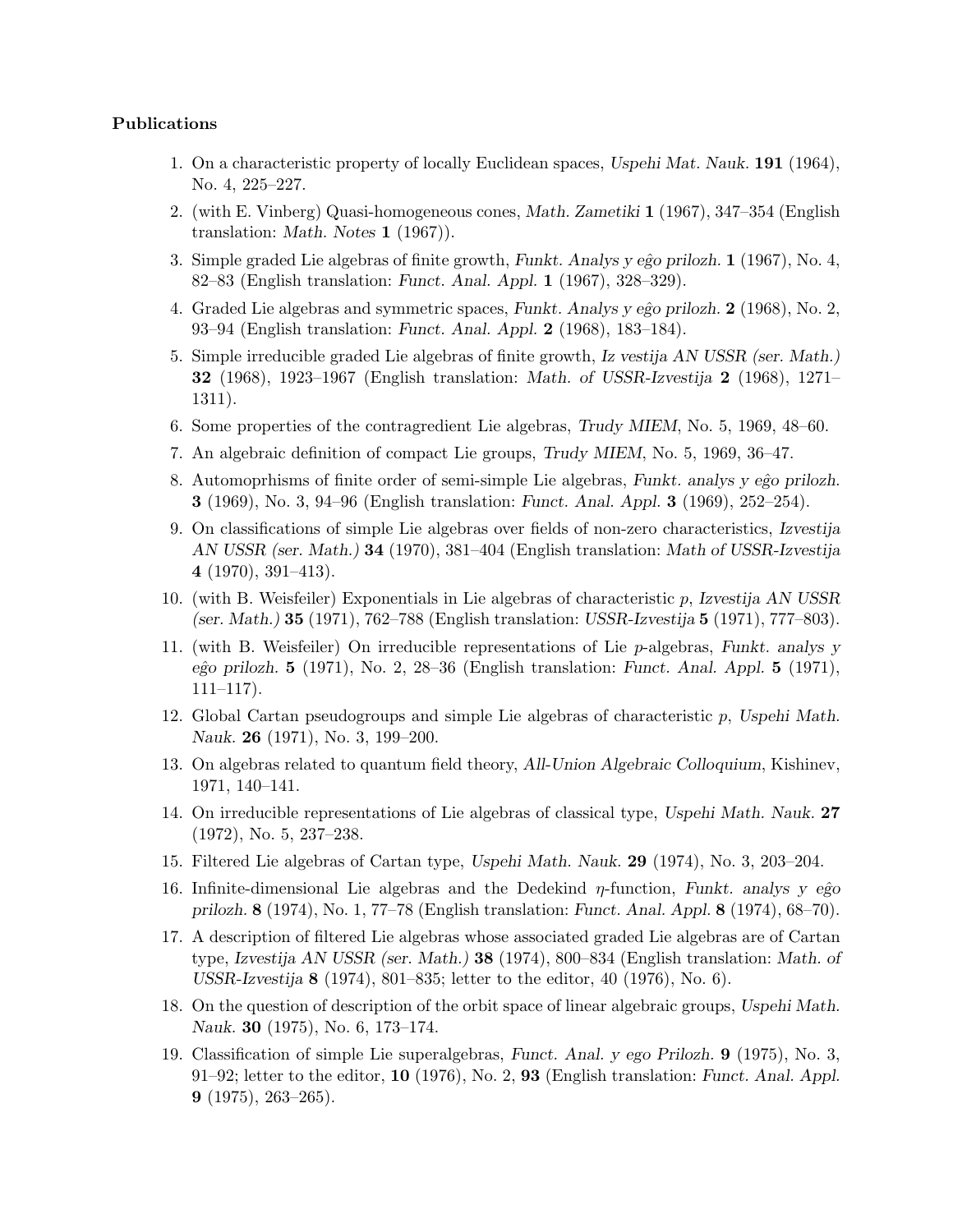- 20. (with B. Weisfeiler) Coadjoint action of a semi-simple algebraic group and the center of the enveloping algebra in characteristic *p*, *Proc. Kon. Nederl. Akad., Series A* 38 (1976), 136–151.
- 21. (with V. Popov and E. Vinberg) Sur les groupes linear algebrique avec algebres d'invariants libre, *C.R. Acad. Sci. Paris*, 283 (1976), 875–878.
- 22. A sketch of Lie superalgebra theory, *Comm. Math. Physics* 53 (1977), 31–64.
- 23. Characters of typical representations of classical Lie superalgebras, *Comm. in Algebra* 5, No. 8 (1977), 889–897.
- 24. Classification of simple *Z*-graded Lie superalgebras and simple Jordan superalgebras, *Comm. in Algebra* 5, No. 13 (1977), 1375–1400.
- 25. Lie superalgebras, *Advances in Math.* 26, No. 1 (1977), 8–96.
- 26. Classification of simple algebraic supergroups, *Uspehi Math. Nauk.* 32, No. 3 (1977), 214–215.
- 27. Infinite-dimensional algebras, Dedkind's  $\eta$ -function, classical Möbius function and the very strange formula, *Advances in Math.* 30 (1978), 85–136.
- 28. (with E. Vinberg) Spinors of 13-dimensional space, *Advances in Math.* 30 (1978), 137– 155.
- 29. Representations of classical Lie superalgebras, *Lecture Notes in Math.* 676 (1978), 597– 626.
- 30. Contravariant form for infinite dimensional Lie algebras and superalgebras, *Lecture Notes in Physics* 94 (1979), 441–445).
- 31. (with D. Kazhdan) Structure of representations with highest weight of infinite dimensional Lie algebras, *Advances in Math.* 34 (1979), 97–108.
- 32. Highest weight representations of infinite dimensional Lie algebras, *Proceedings of ICM, Helsinki* 1978 (1980), 299–304.
- 33. Infinite root systems, representations of graphs and invariant theory, *Inventiones Math.* 56 (1980), 57–92.
- 34. An elucidation of "Infinite dimensional algebras... and the very strange formula"  $E_8^{(1)}$ and the cube root of the modular invariant *j*, *Advances in Math.* 35 (1980), 264–273.
- 35. On simplicity of certain infinite-dimensional Lie algebras, *Bul. Amer. Math. Soc.* 2 (1980) 311–314.
- 36. Some remarks on nilpotent orbits, *Journal of Algebra* 64 (1980) 190–213.
- 37. (with D. Peterson) Affine Lie algebras and Hecke modular forms, *Bull. Amer. Math. Soc.* 3 (1980) 1057–1061.
- 38. A remark on the Conway-Norton conjecture about the "Monster" simple group, *Proc. Nat'l. Acad. Sci. USA*, 77 (1980) 5048–5049.
- 39. (with I. Frenkel) Basic representations of affine Lie algebras and dual resonance models, *Invent. Math.* 62 (1980) 23–66.
- 40. Some remarks on representations of quivers and infinite root systems, *Lecture Notes in Math.* 832 (1980), 311–327.
- 41. (with D. Kazhdan, J. Lepowsky and R. Wilson) Realization of the basic representation of the Euclidean Lie algebras, *Advances in Math.* 42 (1981), 83–112.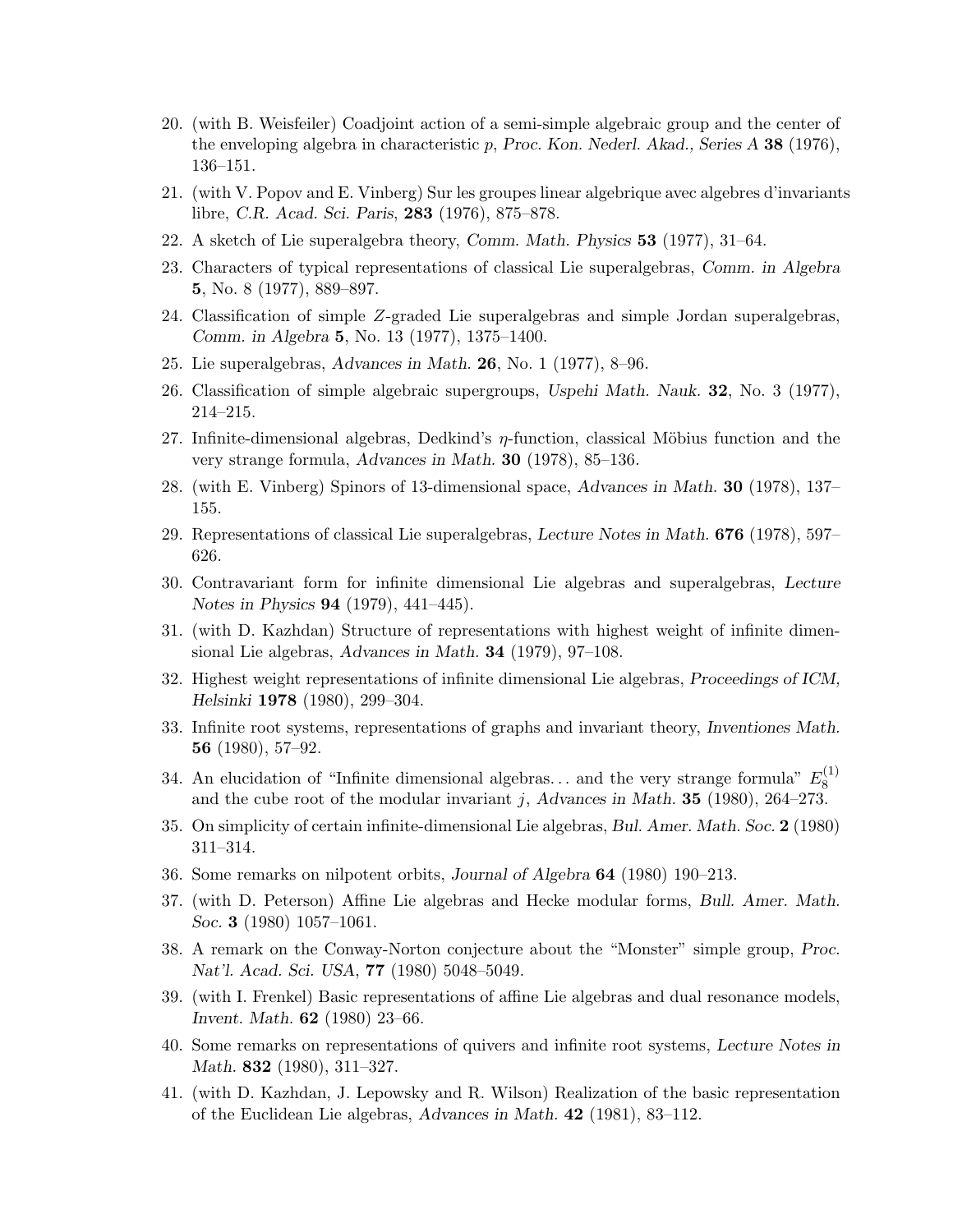- 42. Simple Lie groups and the Legendre symbol, *Lecture Notes in Math.* 848 (1981), 110– 124.
- 43. (with D. Peterson) Spin and wedge representations of infinite dimensional Lie algebras and groups, *Proc. Nat'l. Acad. Sci. USA* 78 (1981), 3308–3312.
- 44. (with O. Gabber) On defining relations of certain infinite-dimensional Lie algebras, *Bull. Amer. Math. Soc.* 5 (1981), 185–189.
- 45. (with K. Watanabe) Finite linear groups whose ring of invariants is a complete intersection, *Bull. Amer. Math. Soc.* 6 (1982), 221–223.
- 46. (with V. Deodhar and O. Gabber) Structure of some categories of representations of infinite dimensional Lie algebras, *Advances in Math.* 45 (1982), 92–116.
- 47. Infinite root systems, representations of graphs and invariant theory II, *Journal of Algebra* 78 (1982), 141–162.
- 48. Some problems on infinite dimensional Lie algebras and their representations, *Lecture Notes in Math.* 933 (1982), 117–126.
- 49. (with D. Peterson) Infinite flag varieties and conjugacy theorems, *Proc. Nat. Acad. Sci. USA* 80 (1983), 1778–1782.
- 50. Montecatini lectures on invariant theory, *Lecture Notes in Math.* 996 (1983), 74–108.
- 51. (with D. Peterson) Regular functions on certain infinite-dimensional groups, Arithmetic and Geometry (ed. M. Artin and J. Tate), *Progress in Math.* **36**, Birkhäuser, Boston, 141–166, 1983.
- 52. Infinite-dimensional Lie algebras, *Progress in Math.* 44, Birkhäuser, Boston, 1983.
- 53. (with D. Peterson) Infinite dimensional Lie algebras, theta functions and modular forms, *Advances in Math.* 53 (1984), 125–264.
- 54. (with D. Peterson) Unitary structure in representation of infinite-dimensional groups and a convexity theorem, *Invent. Math.* 76 (1984), 1–14.
- 55. Laplace operators of infinite-dimensional Lie algebras and theta functions, *Proc. Nat'l. Acad. Sci. USA* 81 (1984), 645–647.
- 56. (with J. Dadok) Polar representations, *J. Algebra* 92 (1985), 504–524.
- 57. Infinite dimensional Lie algebras, second edition, Cambridge University Press, 1985.
- 58. Torsion in cohomology of compact Lie groups and Chow rings of reductive algebraic groups, *Invent. Math.* 80 (1985), 69–79.
- 59. (with H. Jakobsen) A new class of unitarizable highest weight representations of infinitedimensional Lie algebras, *Lecture Notes in Physics* 226 (1985), 1–20.
- 60. Constructing groups associated to infinite-dimensional Lie algebras, Proceedings of the conference on Infinite-dimensional groups, Berkeley 1984, MSRI publ. #4, 1985, 167–216.
- 61. (with D. Peterson), Defining relations of certain infinite-dimensional groups, Proceedings of the Cartan conference, Lyon 1984, Asterisque, 1985, Numero hors serie, 165–208.
- 62. ( with D. Peterson) Generalized invariants of groups generated by reflections, in Proceedings of the Conference Giornate di Geometria, Rome 1984. *Progress in Math.* 60, Birkhäuser, 1985, 231-250.
- 63. (with D. Peterson) 112 Constructions of the basic representation of the loop group of *E*8, Proceedings of the conference "Anomalies, geometry, topology," Argonne, 1985. World Scientific, 1985, 276–298.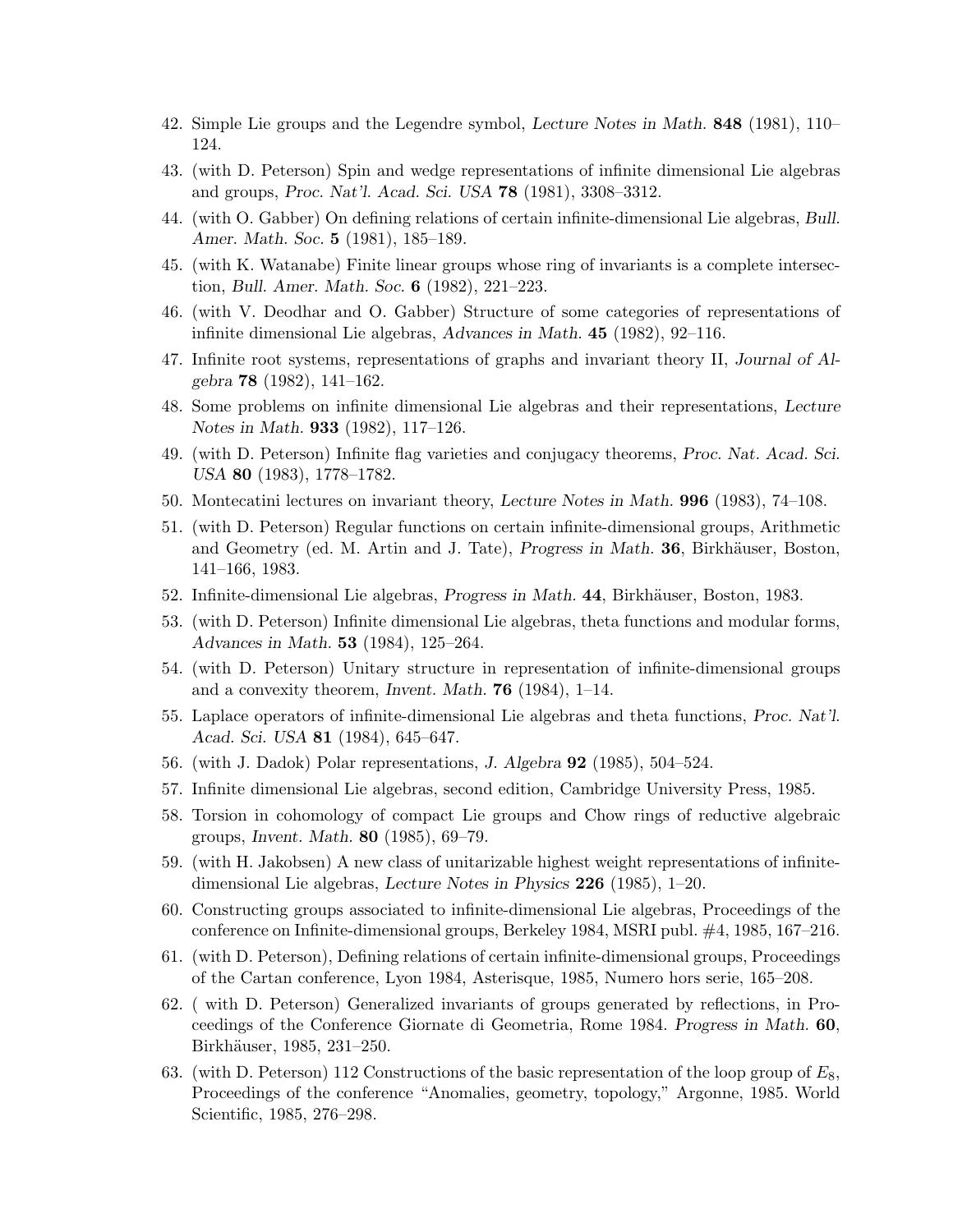- 64. (with I.T. Todorov) Superconformal current algebras and their unitary representations, *Comm. Math. Physics* 102 (1985), 337–347.
- 65. (with M. Wakimoto) Unitarizable highest weight representations of the Virasoro, Neveu-Schwarz and Ramond algebras, in Proceedings of the Symposium on conformal groups and structures, Claustal, 1985. *Lecture Notes in Physics* 261 (1986), 345–372.
- 66. (with D. Peterson), Lectures on the infinite wedge representation and the MKP hierarchy, *Seminaire de Math. Superieures*, Les Presses de L'Université de Montréal 102 (1986), 141–186.
- 67. Highest weight representations of conformal current algebras, Symposium on Topological and Geometric methods in Field theory, Espoo, Finland, 1986. World Scientific (1986), 3–16.
- 68. (with D. Peterson) On geometric invariant theory for infinite-dimensional groups, in *Lecture Notes in Math.* 1271, 102–142, 1987.
- 69. (with J. Van de Leur) Super boson-fermion correspondence, *Ann. de L'Institute Fourier* 37 (1987), 99–137.
- 70. (with A. Raina) Bombay lectures on highest weight representations of infinite-dimenonal Lie algebras, World Scientific, 1987.
- 71. (with M. Wakimoto) Modular and conformal invariance constraints in representation theory of affine algebras, *Advances in Math.* **70** (1988), 156–234.
- 72. (with E. Arbarello, C. De Concini and C. Procesi) Moduli spaces and curves and representation theory, *Comm. in Math. Phys.* 117 (1988), 1–36.
- 73. (with M. Niculescu-Sanielevici) Decomposition of representations of exceptional affine algebras with respect to conformal subalgebras, *Phys. Rev. D* 37 (1988), 2231–2237.
- 74. (with M. Wakimoto) Modular invariant representations of infinite dimensional Lie algebras and superalgebras, *Proc. Nat'l. Acad. Sci. USA* 85 (1988), 4956–4960.
- 75. (with R. Moody and M. Wakimoto) On *E*10, Proceedings of the 1987 conference on differential-geometrical methods in physics, Kluwer, 1988, 102–128.
- 76. (with H. Jakobsen) A new class of unitarizable highest weight representations of infinitedimensional Lie algebras II, *J. Funct. Anal.* 82 (1989), 69–90.
- 77. (with M. Wakimoto) Exceptional hierarchies of soliton equations, *Proceedings of Symposia in Pure Math.* 49 (1989), 191–237.
- 78. (with E. Arbarello and C. De Concini) The infinite wedge representation and the reciprocity law for algebraic curves, *Proceedings of Symposia in Pure Math.* 49 (1989), 171–190.
- 79. (with C. De Concini and D. Kazhdan) Boson-fermion correspondence over Z, in Infinitedimensional Lie algebras and groups, *Adv. Ser. Math. Phys.* 7 (1989), 124–137.
- 80. (with J. van de Leur) Super boson-fermion correspondence of type B, in *Infinite dimensional Lie algebras and groups, Adv. Ser. Math. Phys.* 7, World Scientific, 369–406, 1989.
- 81. (with J. van de Leur) On classification of superconformal algebras, in *Strings 88*, World Scientific, 77–106, 1989.
- 82. (with M. Wakimoto) Classifications of modular invariant representations of affine algebras, in Infinite dimensional Lie algebras and groups, *Adv. Ser. Math. Phys.* 7, World Scientific, 138–177, 1989.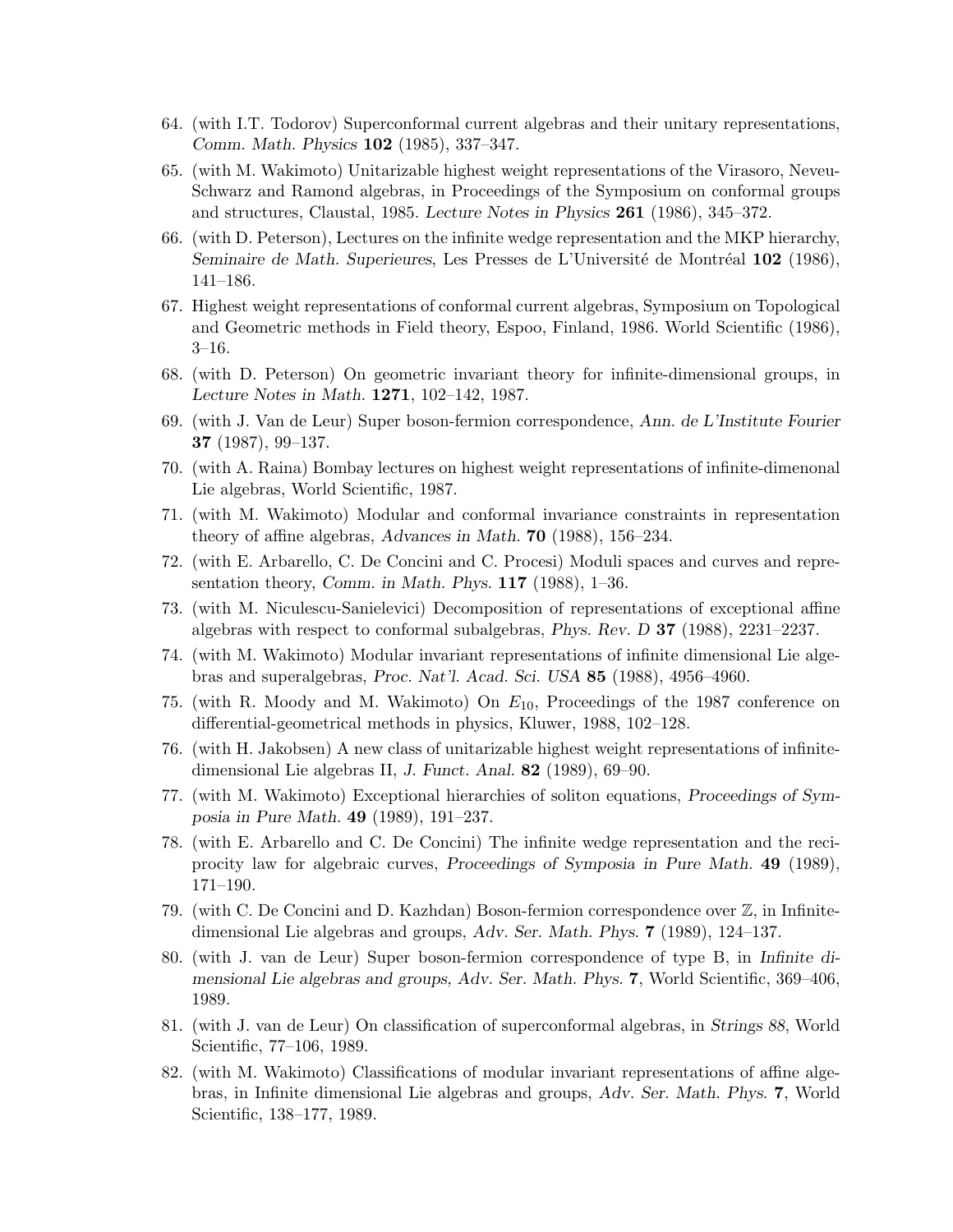- 83. (with C. De Concini) Representation of quantum groups at roots of 1, Colloque Dixmier, 1990, *Progress in Math.* **92**, Birkhäuser, 1990, 471–506.
- 84. Infinite dimensional Lie algebras, third edition, Cambridge University Press, 1990.
- 85. (with M. Wakimoto) Branching functions for winding subalgebras and tensor products, *Acta Applicandae Math.* 21 (1990), 3–39.
- 86. (with A.S. Schwarz) Geometric interpretation of partition function of 2D quantum gravity, *Phys. Lett. B* 257 (1991), 329–334.
- 87. (with C. De Concini) Representations of quantum groups at roots of 1: reduction to the exceptional case, in *Adv. Series in Math. Phys.* 16A (1992), 141–150.
- 88. Modular invariance in mathematics and physics, AMS Centennial Publications II, Mathematics into the 21st century, 1992, 337–350.
- 89. (S.-P. Wang) On automorphisms of Kac-Moody algebras and groups, *Advances in Math.* 92 (1992), 129–195.
- 90. (with C. De Concini and C. Procesi) Quantum coadjoint action, *AMS Math. Journal* 5 (1992), 151–190.
- 91. (with E. Frenkel and M. Wakimoto) Characters and fusion rules for *W*-algebras via quantized Drinfeld-Sokolov reduction, Comm. in Math. Phys., 147 (1992), 295–328.
- 92. (with C. De Concini and C. Procesi) Some remarkable degenerations of quantum groups, *Comm. Math. Phys.* 157 (1993), 405–427. hep-th/9308138
- 93. (with J. van de Leur) The *n*-component *KP* hierarchy and representation theory, in *Important developments in soliton theory*, pp. 302–343, eds. A.S. Fokas and V.E. Zakharov, Springer-Verlag, 1993.
- 94. (with A. Radul) Quasifinite highest weight modules over the Lie algebra of differential operators on the circle, *Comm. Math. Phys.* 157 (1993), 429–457. hep-th/9308153
- 95. (with M. Wakimoto) A construction of generalized spin models, in *Perspectives in Math. Physics*, Conference Proceedings, Vol. 3, International Press, 1994, 125–150.
- 96. (with W. Wang) Vertex operator superalgebras and their representations, *Contemporary Mathematics* 175 (1994), 161–191. hep-th/9312065
- 97. (with M. Wakimoto) Integrable highest weight modules over affine superalgebras and number theory, *Progress in Math.* 123 (1994), 415–456. hep-th/9407057
- 98. (with C. De Concini and C. Procesi) Some quantum analogues of solvable Lie groups, Proceedings of the International Colloquium on Geometry and Analysis, Bombay 1992, Oxford University Press, 1995, 41–66. hep-th/9308138
- 99. (with A. Radul) Poisson structure in restricted Lie algebras, The Gelfand Mathematical Seminars,1996-1999, Birkhause, Boston, 1999, 77–84.
- 100. (with E. Frenkel, A. Radul and W. Wang)  $W_{1+\infty}$  and  $W(gl_N)$  at central charge N, *Comm. Math. Phys.* 170 (1995) 337–358. hep-th/9405121
- 101. (with S.-J. Kang) Trace formula for graded Lie algebras and monstrous moonshine, Canadian Math.Soc.conference proceedings 16 (1995),141-154.
- 102. (with J. Beck) Finite-dimensional representations of quantum affine algebas at roots of 1, *AMS Math. Journal* 9 (1996),391-423. hep-th/9410189
- 103. (with E. Medina) On the SKP hierarchy,*Lett.Math.Phys.* 37 (1996), 435-448.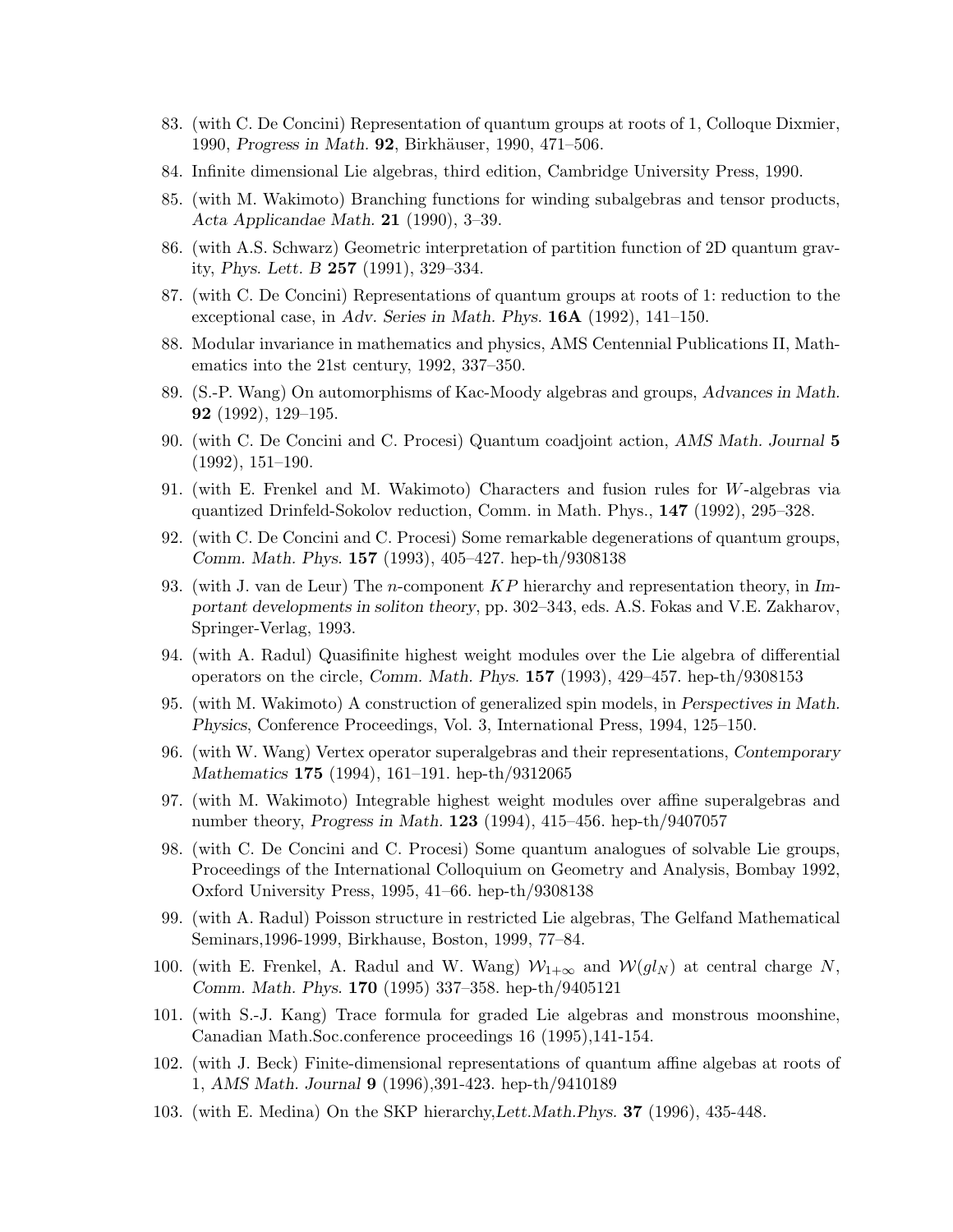- 104. (with A. Radul) Representation theory of the vertex algebra  $W_{1+\infty}$ , Transformation *groups* 1 (1996), 41-70. hep-th/9512150
- 105. (with I. Todorov) Affine orbifolds and RCFT extensions of  $W_{1+\infty}$ , *Comm. Math.Phys.*, 190 (1997), 57-111. hep-th/9612078
- 106. (with S.-J. Cheng) A new *N* = 6 superconformal algebra, *Comm. Math. Phys.*, 186 (1997), 219-231.
- 107. Conformal superalgebras and transitive group actions on quadrics, *Comm. Math. Phys.*, 186 (1997), 233-252. Erratum, 217(2001), 697-698.
- 108. The idea of locality, in *Physical applications and mathematical aspects of geometry, groups and algebras*, H.-D. Doebner et al eds, World Sci., Singapore, 1997, pp 16-32. q-alg/9709008
- 109. (with S.-J. Cheng) Conformal modules, *Asian J. Math.* 1 (1997), 181-193. Erratum, 2(1998),153-156. q-alg/9706030
- 110. (with J. van de Leur) The geometry of spinors and the multicomponent *BKP* and *DKP* hierarchies, *CRM Proceedings and Lecture Notes*,14 (1998),159-202. solv-int/9706006
- 111. (with S.-J. Cheng and M. Wakimoto) Extensions of conformal modules, in *Topological field theory, primitive forms and related topics*, Proceedings of Taniguchi and RIMS symposia, Progress in Math. 160, Birkhäuser , 1998, pp 79-130.  $q\text{-alg}/9709019$
- 112. Formal distribution algebras and conformal algebras, in Proceedings of the 12th International Congress in Math. Physics, 1997, De Witt et al eds, International Press, Boston, 1999, pp 80-97. q-alg/9709027
- 113. (with A. D'Andrea) Structure theory of finite conformal algebras, *Selecta Math.*, 4 (1998), 377-418.
- 114. (with M. Golenishcheva-Kutuzova)  $\Gamma$ -conformal algebras, *J. Math Physics* **39** (1998), 2290-2305. q-alg/9709006
- 115. (with C. Boyallian, J. Liberati and C. Yan) Quasifinite highest weight modules over the Lie algebra of matrix differential operators on the circle, *J. Math Physcis*, **39** (1998), 2910–2928.
- 116. (with W. Wang and C. Yan) Quasifinite representations of classical Lie subalgebras of  $W_{1+\infty}$ , *Advances in Math*, **139** (1998), 56-140. QA/9801136
- 117. Classification of infinite-dimensional simple linearly compact Lie superalgebras, *Adv. in Math.*, 139 (1998), 1-55. ESI preprint no 406 ,1998.
- 118. (with B. Bakalov and A. Voronov) Cohomology of conformal algebras, *Comm. Math. Phys.*200 (1999), 561-598. math.QA/9803022
- 119. (with S.-J. Cheng) Generalized Spencer cohomology and filtered deformations of Zgraded Lie superalgebras, *Advances in Theor. and Math. Physics*, 2 (1998), 1139-1180. math.RT/9805039
- 120. (with S.-J. Cheng) Structure of some Z-graded Lie superalgebras of vector fields, *Transformation groups*, 4 (1999), 219-272. Erratum, 9(2004), 399-400.
- 121. (with A. Smilga) Vacuum structure in supersymmetric Yang-Mills theories with any gauge group, in: The many faces of the Superworld, Golfand memorial volume, M. Shifman, ed, World sci., 2000, pp 185-234 . hep-th/9902029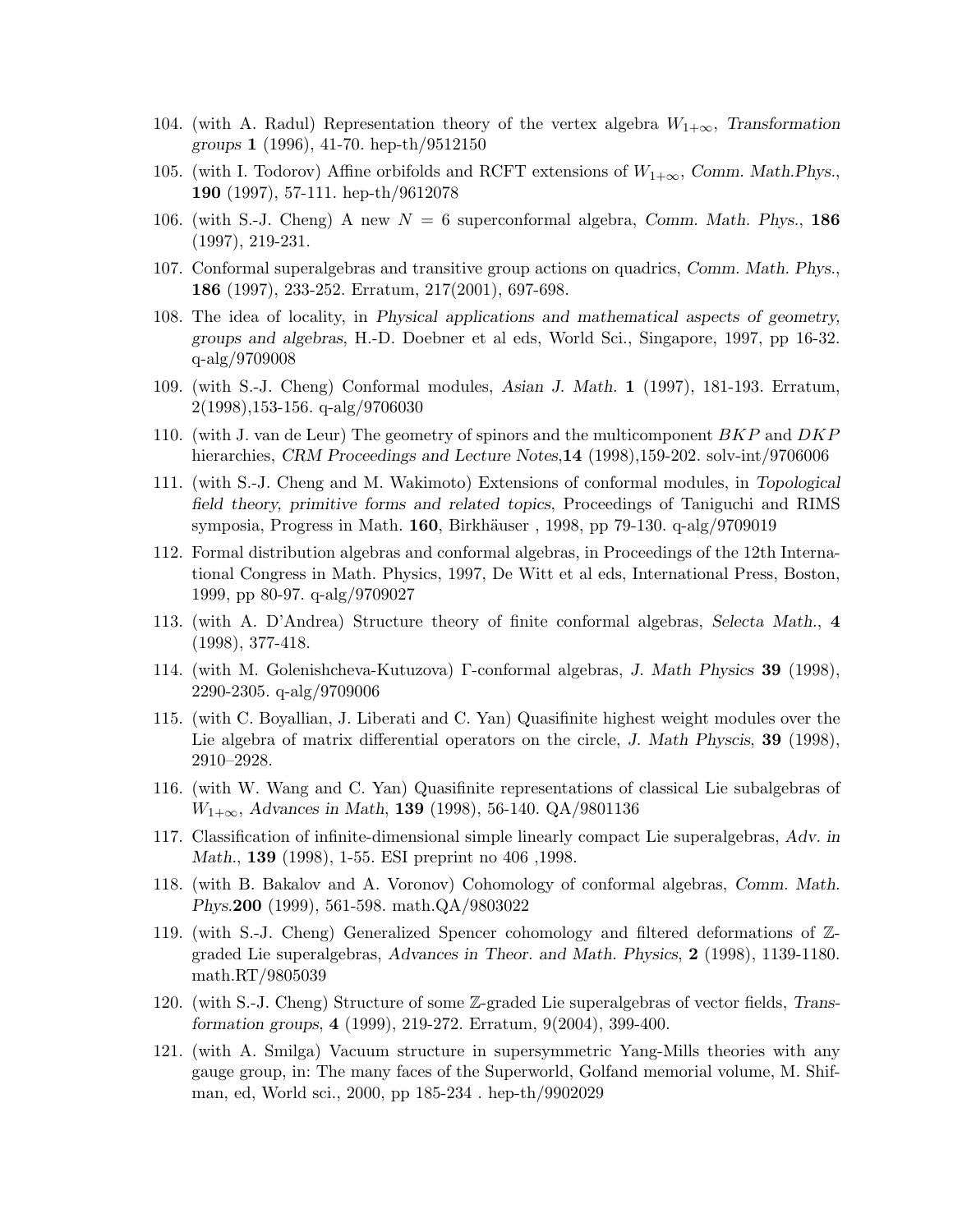- 122. (with A. Smilga) Normalized vacuum states in N=4 supersymmetric Yang-Mills quantum mechanics with any gauge group, Nuclear Physics **B571** (2000),515-554. hep-th/9908096
- 123. (with S.-J. Cheng and M. Wakimoto) Extensions of Neveu-Schwarz conformal modules, J. Math. Physics 41 (2000), 2271-2294.
- 124. Classification of infinite-dimensional simple groups of supersymmetries and quantum field theory, Proceedings of the conference "Visions in Mathematics toward the year 2000", GAFA , Special volume (2000), 162-183. math.QA/9912235
- 125. (with J. Liberati) Unitary quasifinite representations of  $W_{\infty}$ , Letters in Math. Phys.53 (2000), 11-27. math.QA/9910172
- 126. (with C. Martinez and E. Zelmanov) Graded simple Jordan superalgebras of growth one, Memoirs of AMS 711, 2001, pp 1-140.
- 127. (with M. Wakimoto) Integrable highest weight modules over affine superalgebras and Appell's function, Comm. Math. Phys. 215 (2001), 631-682. math-ph/0006007
- 128. (with B. Bakalov and A. D'Andrea) Theory of finite pseudoalgebras, Advances in Math. 162 (2001), 1-140. math.QA/0007121
- 129. (with J. Troost) The stability of vacua in two-dimensional gauge theory, Phys. Letters B501 (2001),313-318. hep-th/0010289
- 130. A differential analog of a theorem of Chevalley, IMRN 13 (2001), 703-710. math.AG/0101210
- 131. (with A. Rudakov) Representations of the exceptional Lie superalgebra E(3,6) I: Degeneracy conditions, Transformation groups 7 (2002), 67-86. math-ph/0012049
- 132. (with A. Rudakov) Representations of the exceptional Lie superalgebra E(3,6) II: Four series of degenerate modules, Comm. Math. Phys. 222 (2001), 611-661. math-ph/0012050
- 133. (with D. Fattori) Classification of finite simple Lie conformal superagebras, J. Algebra 258 (2002),23-59. math-ph/0106002
- 134. (with P. Cheung) Quantom calculus, Springer Verlag, 2002
- 135. (with A. Rudakov) Complexes of modules over exceptional Lie superalgebras E(3,8) and E(5,10), IMRN 19 (2002),1007-1025. math-ph/0112022
- 136. (with A. De Sole) Subalgebras of *gc<sup>N</sup>* and Jacobi polynomials, Canadian Math. Bull. 45(4)(2002),567-605. math-ph/0112028
- 137. (with C. Boyallian and J. Liberati) On the classification of subalgebras of *Cend<sup>N</sup>* and *gc<sup>N</sup>* , J. Algebra 260 (2002), 32-63. math-ph/0203022
- 138. Classification of supersymmetries, ICM, Beijing 2002. math-ph/0302016
- 139. (with B. Bakalov) Field algebras, IMRN, 2003, no 3, 123-159. math.QA/0204282
- 140. (with C.Boyallian and J. Liberati) Finite growth representations of infinite Lie conformal algebras, J. Math. Phys. 44 (2003), 754-770. math.QA/0210161
- 141. (with S.-S. Roan and M. Wakimoto) Quantum reduction for affine superalgebras. Comm. Math. Phys.241(2003),307-342. math-ph/0302015
- 142. (with J. van de Leur) The *n*-component *KP* hierarchy and representation theory. J. Math. Phys. 44 (2003), 3245-3293.
- 143. (with M. Wakimoto) Quantum reduction and representation theory of superconformal algebras. Advances in Math. 185 (2004), 400-458. math-ph/0304011. Corrigendum: Advances in Math. 193(2005),453-455.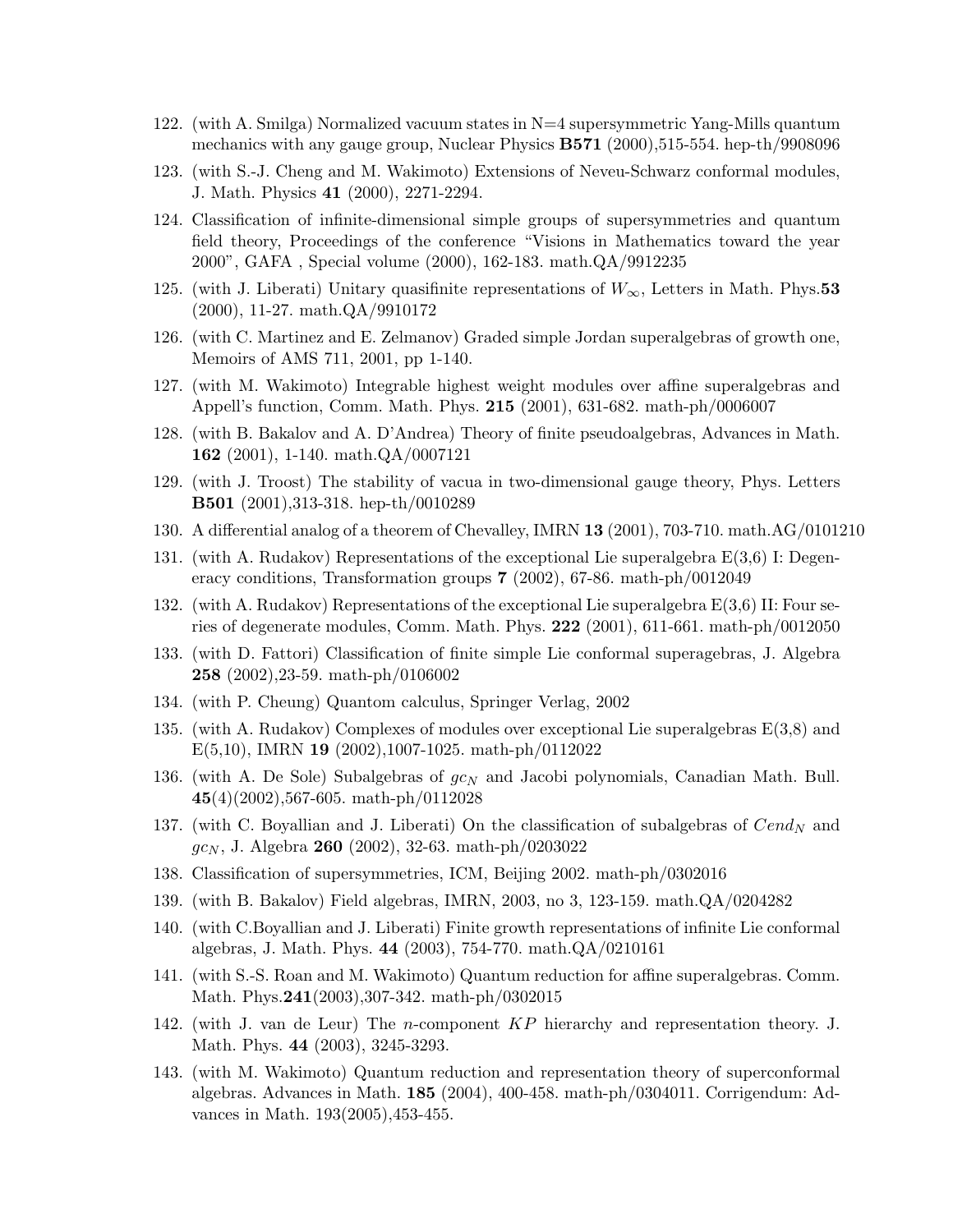- 144. (with D. Fattori and A. Retakh) Structure theory of finite Lie conformal superalgebras, in "Lie theory and its applications to physics", eds. H.-D. Doebner and V.K. Dobrev, World Sci. 2004, pp 27-63. math.QA/0402211
- 145. (with B. Bakalov) Twisted modules over lattice vertex algebras, in "Lie theory and its applications to physics", eds. H.-D. Doebner and V.K. Dobrev, World Sci. 2004, pp 3-26. math.QA/0402315
- 146. (with S.-J. Cheng) Addendum: Generalized Spencer cohomology and filtered deformations of Z-graded Lie superalgebras. Adv. Theor. Math. Phys. 8 (2004), 697-709.
- 147. (with A. De Sole) On integral representations of q-gamma and q-beta functions. Rend. Mat. Acc. Lincei 9 (2005), 11-29. math.QA/0302032
- 148. (with R. Longo and F. Xu) Solitons in affine and permutation orbifolds. Comm. Math. Phys. 253 (2005), 723-764. math.OA/0312512
- 149. (with A. De Sole) Freely generated vertex algebras and non-linear Lie conformal algebras. Comm. Math. Phys. 254 (2005), 659-694. math-ph/0312042
- 150. (with A.G. Elashvili) Classification of good gradings of simple Lie algebras, Amer. Math. Soc. Transl. (2) vol 213 (2005), 85-104. math-ph/0312030
- 151. (with A. Rudakov) Representations of the exceptional Lie superalgebra E(3,6) III: Classification of singular vectors. J. Algebra Appl. 4 (2005), 15-57. math-ph/0310045
- 152. (with M. Wakimoto) Quantum reduction in the twisted case. Progress in Math. 237, 2005, pp 85-126. math-ph/0404049
- 153. (with B. Bakalov and A. D'Andrea) Irreducible modules over finite simple Lie pseudoalgebras I. Primitive pseudoalgebras of type W and S. Advances in Math.204(2006),278- 346. math.QA/0410213
- 154. (with P. Cellini, P. Moseneder Frajria and P. Papi) Decomposition rules for conformal pairs associated to symmetric spaces and abelian ideals of  $\mathbb{Z}_2$ -graded Lie algebras. Advances in Math. 207 (2006), 156-204. math-ph/0506043
- 155. (with C.Boyallian, J. Liberati and A. Rudakov) Representations of simple finite Lie conformal superalgebras of type *W* and *S*. J. Math. Phys. 47, 043513 (2006), 25pp. arXiv:1003.4416
- 156. (with A. De Sole) Finite vs affine W-algebras. Japanese Journal of Math.  $1(2006)$ , 137-261. math-ph/0511055
- 157. (with N. Cantarini) Infinite-dimensional primitive linearly compact Lie superalgebras. Advances in Math.207(2006), 328-419. math.QA/0511424
- 158. (with N. Cantarini) Automorphisms and forms of simple infinite- dimensional linearly compact Lie superalgebras. Internat. J. of Geom. Methods in Phys. 3, Nos. 5 and 6 (2006),1-23. math.QA/0601292
- 159. (with B. Bakalov) Generalized vertex algebras, in "Lie theory and its applications to physics VI", eds.V.K. Dobrev et al, Heron Press, Sofia, 2006. math.QA/0602072
- 160. (with R. Heluani) Supersymmetric vertex algebras. Comm. Math. Phys. 271(2007), 103- 178. math.QA/0603633
- 161. (with M. Gorelik) On simplicity of vacuum modules. Advances in Math. 211(2007), 621-677. math-ph/0606002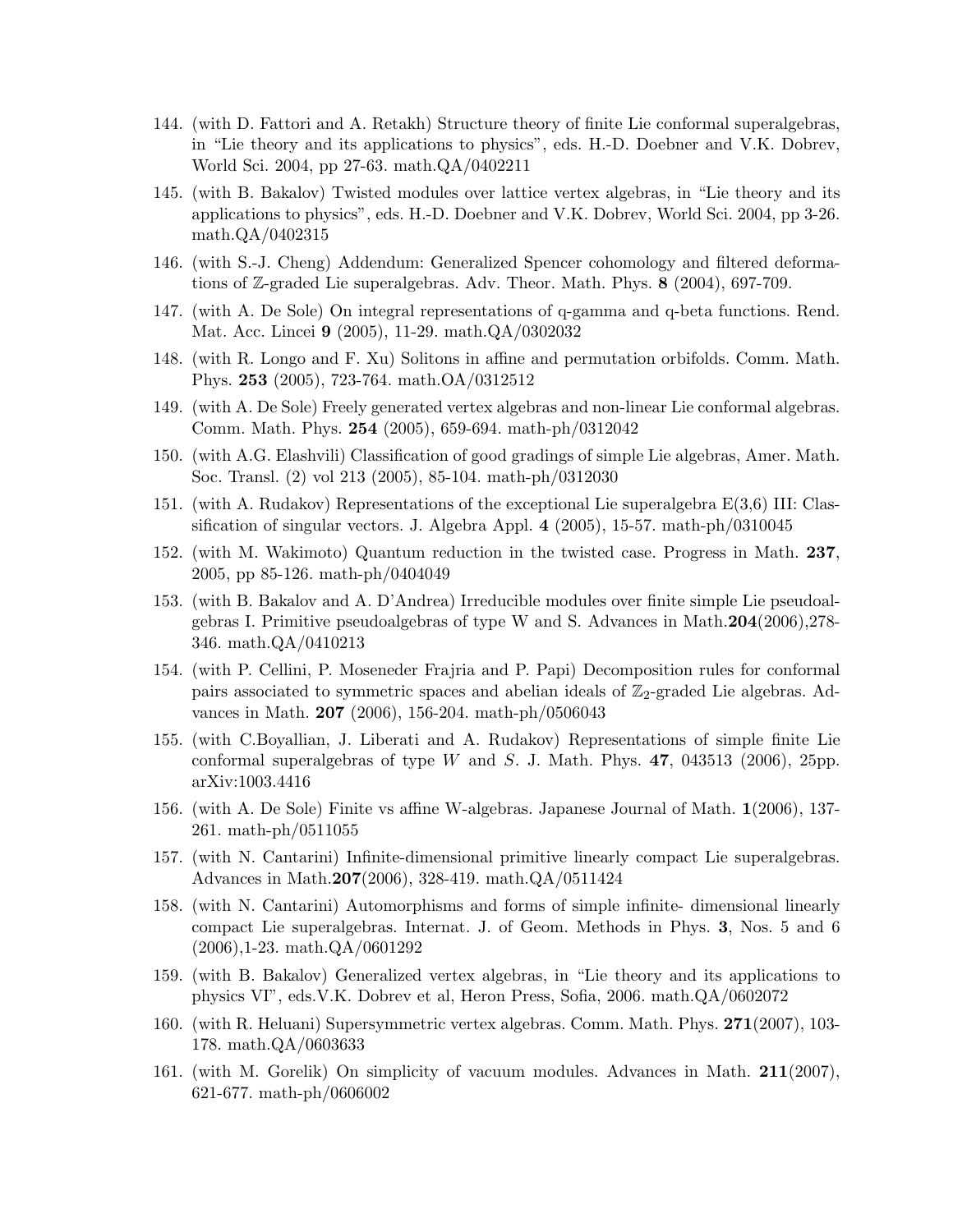- 162. (with N. Cantarini) Classification of simple linearly compact Jordan and generalized Poisson superalgebras. J. Algebra 313(2007), 100-124. math.QA/0608390
- 163. (with M. Gorelik) Characters of highest weight modules over affine Lie algebras are meromorphic functions. IMRN 2007, no 20, rnm079-25, 25pp. arXiv: 0704.2876
- 164. (with P. Moseneder Frajria and P. Papi) Multiplets of representations, twisted Dirac operators and Vogan's conjecture in affine setting. Advances in Math.  $217(2008)$ , 2485-2562. arXiv: 0704.3342
- 165. (with R. Heluani) SUSY lattice vertex algebras. in "Lie theory and its applications to physics VII", eds.V.K. Dobrev et al, Heron Press, Sofia, 2008, pp 3-24. arXiv:0710.1587
- 166. (with A. Retakh) Simple Jordan conformal superalgebras. J. Algebra Appl. 7 (2008), 517-533. arXiv:0801.0755
- 167. (with M. Wakimoto) On rationality of W-algebras. Transformation groups 13 (2008), 671-713. arXiv:0711.2296
- 168. (with P. Moseneder Frajria and P. Papi) On the kernel of the affine Dirac operator. Moscow Math. J. 8 (2008), 759-788. arXiv:0804.3495. Addendum. Moscow Math. J. 9 (2009).
- 169. (with M. Lau and A. Pianzola) Differential conformal superalgebras and their forms. Advances in Math. 222(2009),809-861. arXiv:0805.4243
- 170. (with A.G. Elashvili and E.B. Vinberg) On exceptional nilpotents in semisimple Lie algebras. J. Lie Theory. 19(2009), 371-390. arXiv:0812.1571
- 171. (with A. De Sole) Lie conformal algebra cohomology and the variational complex. Comm. Math. Phys. 292(2009), 667-719. arXiv:0812.4897
- 172. (with M. Gorelik) On complete reducibility for infinite-dimensional Lie algebras. Advances in Math. 226(2011), 1911-1972. arXiv:0905.0893
- 173. (with A. Barakat and A. De Sole) Poisson vertex algebras in the theory of Hamiltonian equations. Japan. J. Math. 4(2009), 141-252. arXiv:0907.1275
- 174. (with N. Cantarini) Classification of linearly compact simple rigid superalgebras. IMRN 2010, no 17, 3341-3393. arXiv:0909.3100
- 175. (with N. Cantarini) Classification of simple linearly compact *n*-Lie superalgebras. Comm. Math. Phys. 298 (2010), 833-853. arXiv:0909.3284
- 176. (with C. Boyallian and J. Liberati) Irreducible modules over simple Lie conformal superalgebras of type *K*, J. Math. Phys. 51 (2010)063507, 37 pp. arXiv:1003.4420
- 177. (with B. Bakalov and A. D'Andrea) Irreducible modules over finite simple Lie pseudoalgebras II. Primitive pseudoalgebras of type K. Advances Math. 232 (2013), 188-237. arXiv:1003.6055
- 178. (with A. De Sole and M. Wakimoto) On classification of Poisson vertex algebras. Transformation Groups 15 (2010), 883-907. arXiv:1004.5387
- 179. (with A. De Sole and P.Hekmati) Calculus structure on the Lie conformal algebra complex. J. Math. Phys. 52 (2011), no 5, 053510, 35pp. arXiv:1007.3707
- 180. (with N. Cantarini) Classification of linearly compact simple algebraic N=6 3-algebras. Transformation Groups 16(2011),649-671. arXiv:1010.3599
- 181. (with M. Gorelik, P. Moseneder Frajria and P. Papi) Denominator identities for finitedimensional Lie superalgebras and Howe duality for compact dual pairs. Japan. J. Math.7(2012), 41-134. arXiv:1102.3785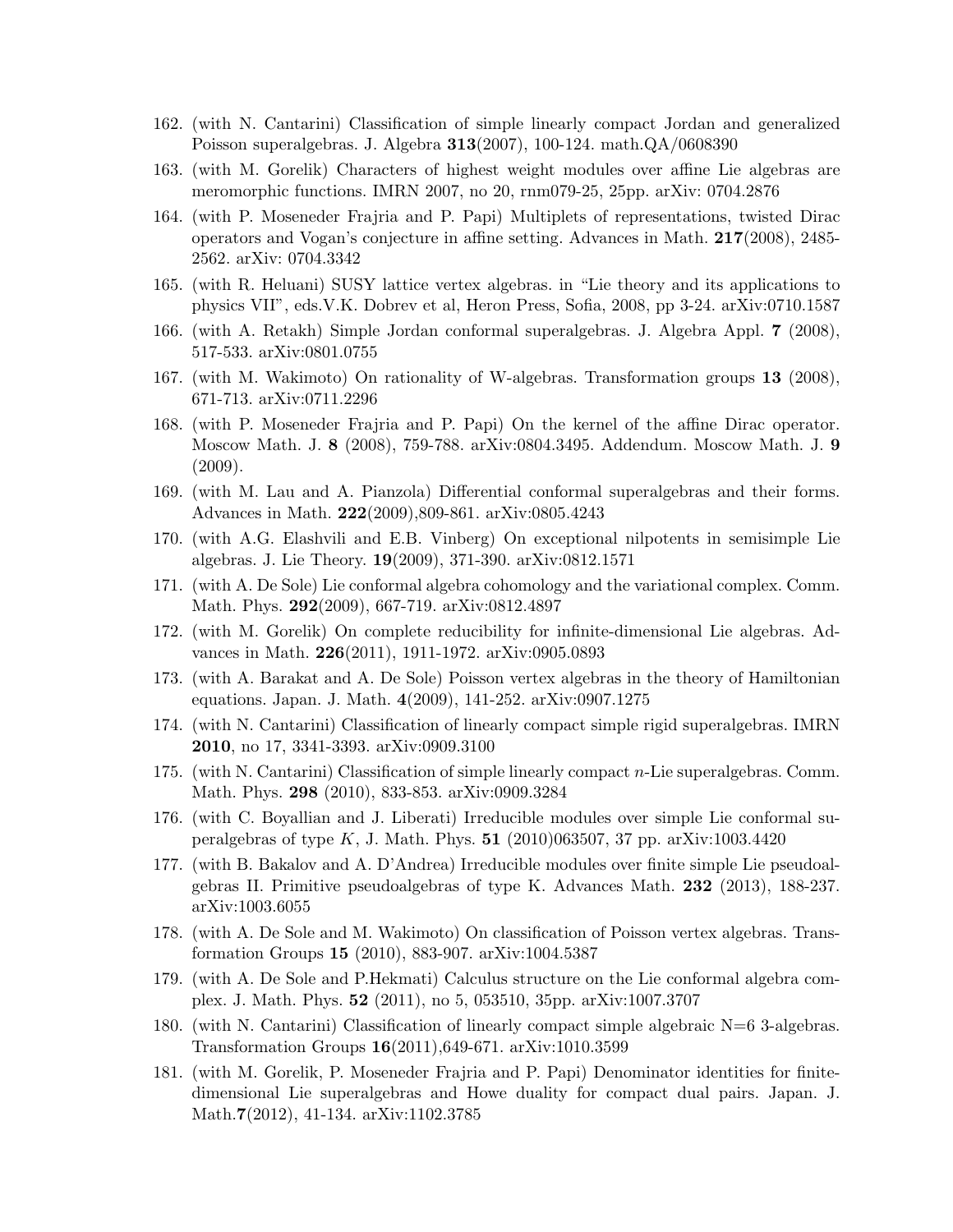- 182. (with A. De Sole) The variational Poisson cohomology. Japan. J. Math. 8 (2013), 1-145. arXiv:1106.0082
- 183. (with A. De Sole) Essential variational Poisson cohomology. Comm. Math. Phys. 313 (2012), 837-864. arXiv:1106.5882
- 184. (with C. Boyallian and J. Liberati) Classification of finite irreducible modules over the Lie conformal superalgebra *CK*6, Comm. Math. Phys. 317(2013), 503-546. arXiv:1110.3972
- 185. (with S. Carpentier and A. De Sole) Some algebraic properties of differential operators. J. Math. Phys. 53(2012), no. 6. 063501. arXiv:1201.1992
- 186. (with A.G. Elashvili and E.B. Vinberg) Cyclic elements in semisimple Lie algebras. Transformation Groups 18(2013), 97-130. arXiv:1205.0515
- 187. (with S. Carpentier and A. De Sole) Rational matrix pseudodifferential operators. Selecta Math. **20**(2014). no 2, 403-419. arXiv:1206.4165
- 188. (with A. De Sole and D. Valeri) Classical W-algebras and generalized Drinfeld-Sokolov bi-Hamiltonian systems within the theory of Poisson vertex algebras. Comm. Math. Phys. 323(2013),663-711. arXiv:1207.6286
- 189. (with P. Moseneder Frajria, P. Papi and F. Xu) Conformal embeddings and simple current extensions. IMRN 2015, no 14, 5229-5288. arXiv:1210.6602
- 190. (with S. Carpentier and A. De Sole) Some remarks on non-commutative principal ideal rings. *C.R. Math. Acad. Sci. Paris*, 351 (2013), 5-8. arXiv:1305.0380
- 191. (with A. De Sole) Non-local Poisson structures and applications to the theory of integrable systems. Jpn. J. Math. 8 (2013), 233-347. arXiv:1302.0148
- 192. (with A. De Sole and R. Turhan) A new approach to the Lenard-Magri scheme of integrability. Comm. Math. Phys.330 (2014), 107-122. arXiv:1303.3438
- 193. (with P. Moseneder Frajria and P. Papi) Dirac operators and the very strange formula for Lie superalgebras, in Advances in Lie superalgebras. Springer INDAM Series 7, 2014, pp 121-147. arXiv:1305.5043
- 194. (With A. De Sole and D. Valeri) Classical W-algebras and generalized Drinfeld-Sokolov hierarchies for minimal and short nilpotents. Commun. Math. Phys. **331** (2014), 623-676. arXiv:1306.1684
- 195. (with A. De Sole and D. Valeri) Dirac reduction for Poisson vertex algebras. Commun. Math. Phys. 331 (2014), 1155-1190. arXiv:1306.6589
- 196. (with M. Wakimoto) Representations of affine superalgebras and mock theta functions. Transformation Groups 19 (2014), 383-455 . arXiv:1308.1261
- 197. (with S. Carpentier and A. De Sole) Singular degree of a rational matrix pseudodifferential operator. IMRN 2015, no 13, 5162-5196. arXiv:1308.2647
- 198. (with N. Cantarini) Algebraic vs physical  $N=6$  3-algebras. J. Math. Phys. 55 (2014), 011704. arXiv:1309.7746
- 199. (with A. De Sole and D. Valeri) Adler-Gelfand-Dickey approach to classical W-algebras via the theory of Poisson vertex algebras. IMRN 2015, no 21, 11186-11235. arXiv:1401.2082
- 200. (with A. De Sole and D. Valeri) Integrability of Dirac reduced bi-Hamiltonoan equations, in Trends in Contemporary Math, Springer INDAM Series 8, 2014, pp 13-32. arXiv:1401.6006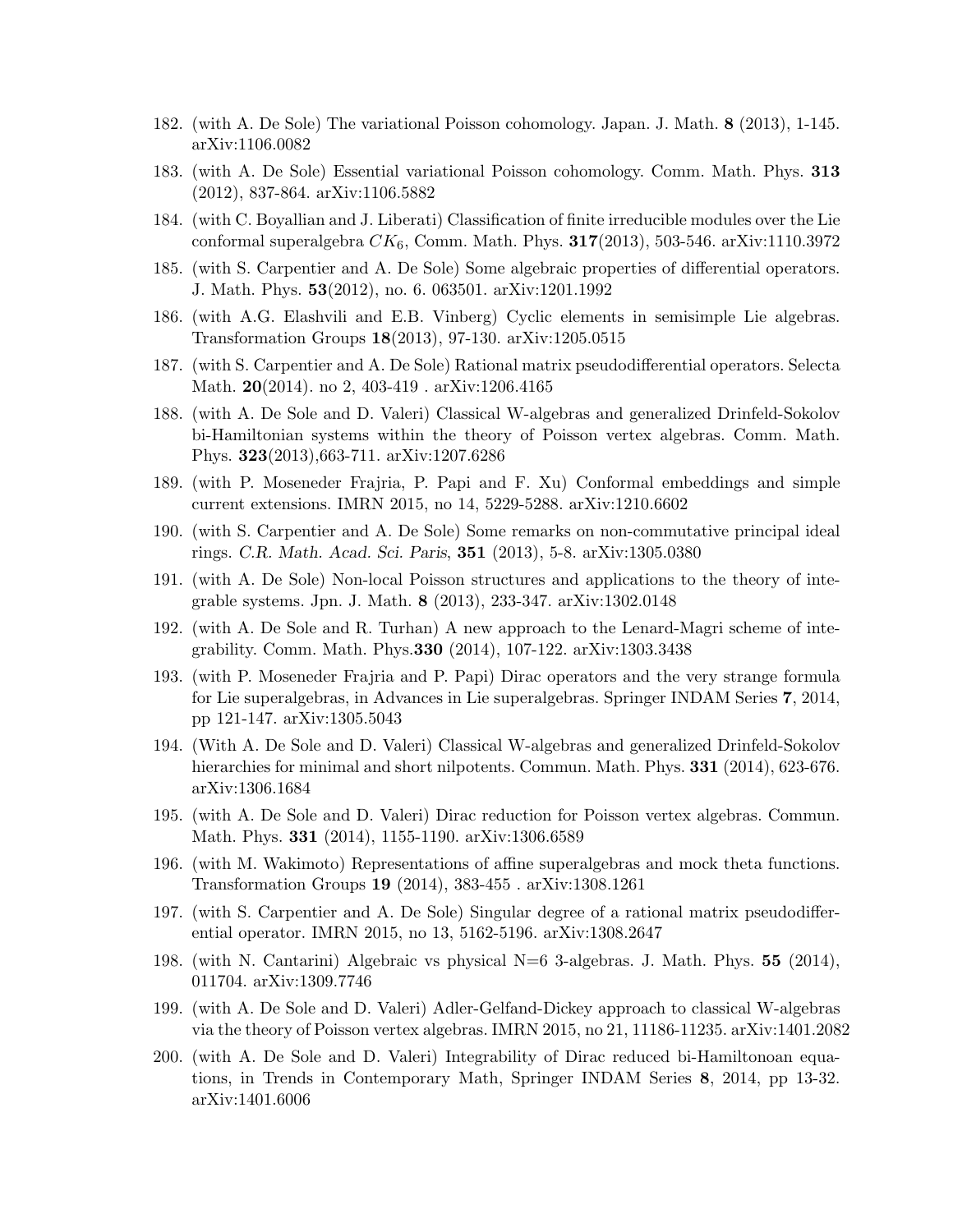- 201. (with M. Wakimoto) Representations of affine superalgebras and mock theta functions II. Advances in Math.300(2016), 17-70. arXiv:1402.0727
- 202. (with A. De Sole and D. Valeri) Structure of classical (finite and affine) W-algebras. J. Eur. Math. Soc. 18 (2016), 1873-1908. arXiv:1404.0715
- 203. (with A. De Sole and R. Turhan) On integrability of some bi-Hamiltonian two field systems of PDE. J. Math. Phys. 56 (2015), no 5, 051503. arXiv:1405.1349
- 204. (with M. Gorelik) Characters of (relatively) integrable modules over affine Lie superalgebras. Jpn. J. Math. 10 (2015), no 2, 135-235. arXiv:1406.6860
- 205. (with A. De Sole and D. Valeri) Erratum to: Classical W-algebras and generalized Drinfeld-Sokolov hierarchies for minimal and short nilpotents, Commun. Math. Phys. 333 (2015), no 3, 1617-1619.
- 206. (with A. De Sole and D. Valeri) Double Poisson vertex algebras and non-commutative Hamiltonian equations. Advances in Math. 281 (2015), 1025-1099. arXiv:1410.3325
- 207. (with M. Wakimoto) Representations of affine superalgebras and mock theta functions III. Izvestija RAN Ser Mat. 80 (2016), no 4, 65-122. arXiv:1505.01047
- 208. (with A. De Sole and D. Valeri) A new scheme of integrability for (bi) Hamiltonian PDE. Comm. Math. Phys. 347 (2016), no 2, 449-488. arXiv:1508.02549
- 209. (with D. Adamovic, P. Moseneder Frajria, P. Papi and O. Perse) Finite vs infinite decompositions in conformal embeddings. Comm. Math. Phys. 348(2016), no 2, 345-473. arXiv:1509.06512.
- 210. (with A. De Sole and D. Valeri) Classical affine *W*-algebras for  $gl_N$  and associated integrable Hamiltonian hierarchies. Comm. Math. Phys. 348 (2016), no 1, 265-319. arXiv:1509.06878.
- 211. (with M. Wakimoto) A characterization of modified mock theta functions. Transformation Groups 22 (2017) no 4, 979-1004. arXiv:1510.05683.
- 212. (with N. Cantarini) Classification of linearly compact simple Nambu-Poisson algebras. J. Math. Phys. 57 (2016), no 5, 051701. arXiv:1511.04957.
- 213. Introduction to vertex algebras, Poisson vertex algebras, and integrable Hamiltonian PDE, in Perspecives in Lie theory. Springer INDAM Ser. 19 (2017), 3-72. arXiv:1512.00821.
- 214. (with D. Adamovic, P. Moseneder Frajria, P. Papi and O. Perse) Conformal embeddings of affine vertex algebras in minimal W-algebras I: structural results. J. Algebra 500 (2018), 117-152. arXiv:1602.04687.
- 215. (with D. Adamovic, P. Mosenedsadamer Frajria, P. Papi and O. Perse) Conformal embeddings of affine vertex algebras in minimal W-algebras II: decompositions. Japan. J. Math. 12 (2017), 261-315. arXiv:1604.00893
- 216. (with A. De Sole and D. Valeri) Finite *W*-algebras for  $gl_N$ . Advances in Math. 207 (2018), 173-224. arXiv:1605.02898
- 217. (with M. Wakimoto) A remark on boundary level admissible representations, *C.R. Math. Acad. Sci. Paris*, 355 (2017), no 2, 128-132. arXiv:1612.07423
- 218. (with M. Wakimoto) Representations of superconformal algebras and mock theta functions, Trans. Moscow Math. Soc. 78 (2017), no 1, 9-74. arXiv:1701.03344
- 219. (with D. Adamovic, P. Moseneder Frajria, P. Papi and O. Perse) On classification of non-equal rank affine conformal embeddings and applications, Selecta Math. 24 (2018), 2455-2498. arXiv:1702.06089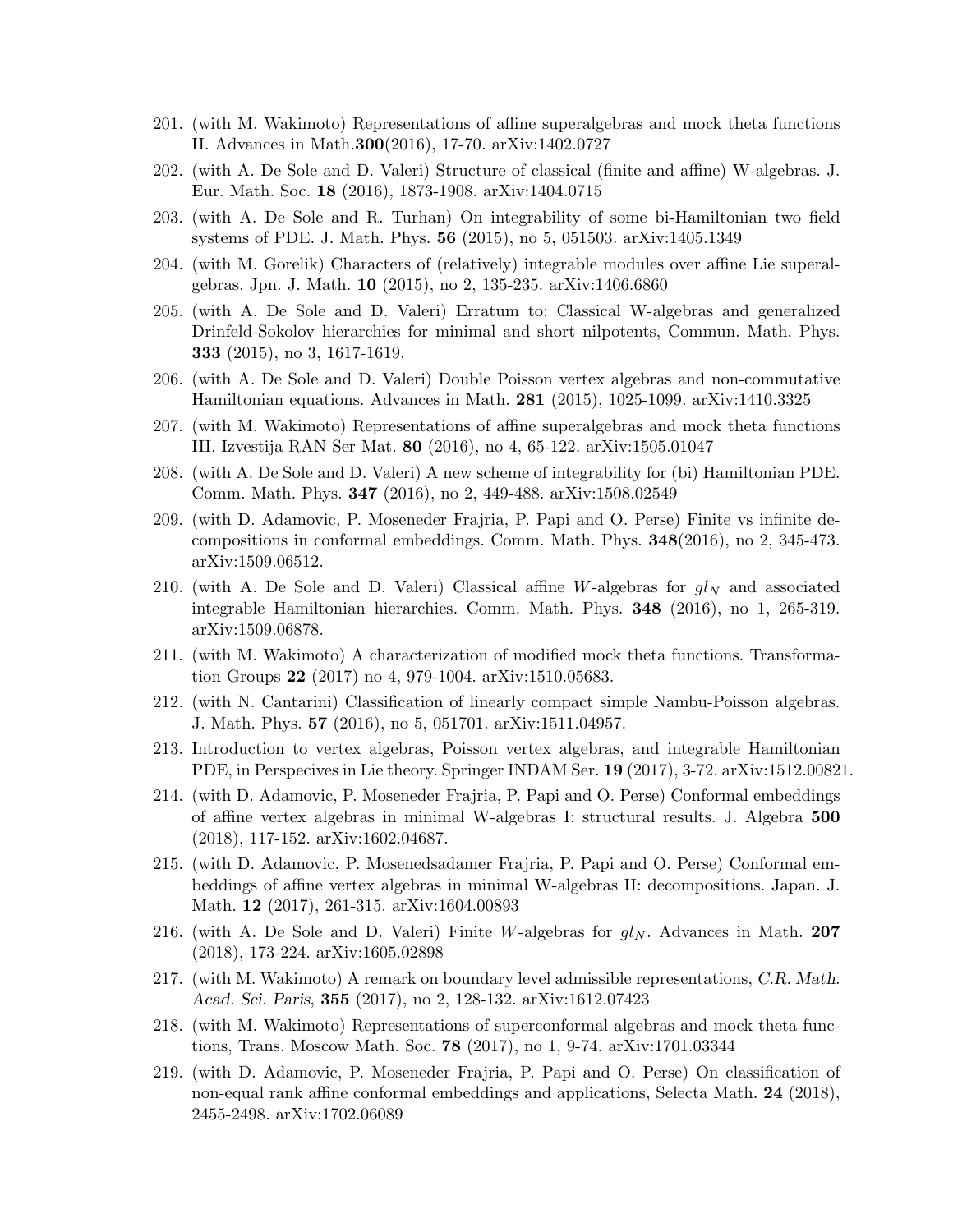- 220. (with A. De Sole and D. Valeri) Classical affine *W*-algebras and the associated integrable Hamiltonian hierarchies for classical Lie algebras, Comm. Math. Phys. 360(2018), no 3, 851-918. arXiv:1705.10103
- 221. (with M. Wakimoto) On characters of irreducible highest weight modules of negative integer level over affine Lie algebras, Progress in Math.  $326$  (2018), pp 235–252. arXiv:1706.08387
- 222. (with A. De Sole and D. Valeri) A Lax type operator for quantum finite *W*-algebras, Selecta Math. 24 (2018), no 5, 4617–4657. arXiv:1707.03669
- 223. (with J. van de Leur) Equivalence of formulations of the MKP hierarchy and its polynomial tau-functions, Japan. J. Math. 13 (2018), no 2, 235–271. arXiv:1801.02845
- 224. (with D. Adamovic, P. Moseneder Frajria, P. Papi and O. Perse) An application of collapsing levels to representation theory of affine vertex algebras, IMRN  $2020$ , no 13, 4103-4143 . arXiv:1801.09880
- 225. (with D. Adamovic, P. Moseneder Frajria, P. Papi and O. Perse) Kostant's pairs of Lie type and conformal embeddings, in Affine, vertex and W-algebras, Springer INDAM Series 37, 2019, pp 1-22 arXiv:1802.02929
- 226. (with A. Elashvili and M. Jibladze) On Dynkin gradings in simple Lie algebras, in Representations and nilpotent orbits of Lie algebraic systems, in Progress in Math 330, Birkhauser, 2019, pp 111-131. arXiv:1806.00893
- 227. (with A. De Sole, D. Valeri and M. Wakimoto) Poisson  $\lambda$ -brackets for differentialdifference equations, IMRN 2020, no 13, 4144-4190. arXiv:1806.05536
- 228. (with B. Bakalov. A. De Sole, and R. Heluani) An operadic approach to vertex algebra and Poisson vertex algebra cohomology, Japan. J. Math. 14 (2019), no 2, 249-342. arXiv:1806.08754
- 229. (with A. De Sole, D. Valeri and M. Wakimoto) Local and non-local multiplicative Poisson vertex algebras and differential-difference equations, Commun. Math. Phys.  $370(2019)$ , no 3, 1019-1068. arXiv:1809.01735
- 230. (with C. Dong and L. Ren) Trace functions of the parafermion vertex operator algebras, Advances in Math. 348 (2019), 1-17. arXiv:1810.04790
- 231. (with van de Leur) Polynomial tau-functions of BKP and DKP hierarchies, J. Math. Phys. 60 (2019) no 7. arXiv:1811.08733
- 232. (with B. Bakalov. A. De Sole, and R. Heluani) Chiral vs classical operads, IMRN 2020, no 19, 6463-6488. arXiv:1812.05972
- 233. (with J. van de Leur) Polynomial tau-functions of the multicomponent KP hierarchy, PRIMS (2021) . arXiv:1901.07763
- 234. (with B. Bakalov and A. De Sole) Computation of cohomology of Lie conformal and Poisson vertex algebras, Selecta Math. (N.S.) 26 (2020), no 4, 1-51. arXiv:1903.12059
- 235. (with M. Gardini and A. De Sole) On the structre of quantum vertex algebras, J. Math. Phys. 61 (2020), no 1, 011701. arXiv:1906.05051.
- 236. (with B. Bakalov. A. De Sole, and V. Vignoli) Poisson vertex algebra cohomology and differential Harrison cohomology, Progress in Math. 2021. arXiv:1907.06934
- 237. (with A. Elashvili and M. Jibladze) Semisimple cyclic elements in semisimple Lie algebras, Transf. Groups (2021) arXiv:1907.09170